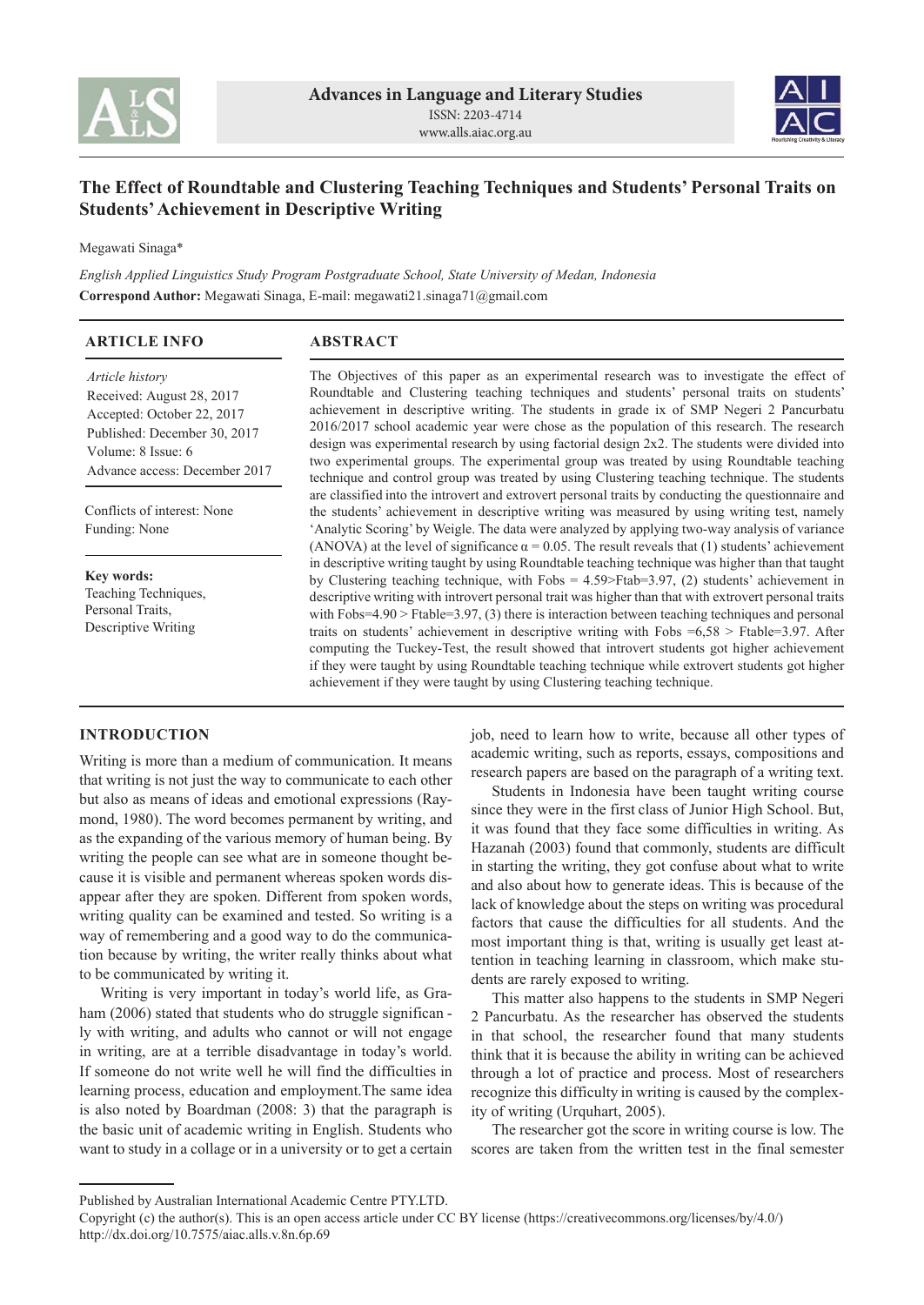test. Relevance to that case, it is needed a significant way of teaching and learning in order to improve the achievement of the students in writing. However in reality the teachers always use the conventional ways of teaching like giving some questions, discussion and homework without any challenges activities that will train their brain to think critically.

Based on the explanation on the background of the study before, the objectives of the research are formulated as in the following:

- To find out whether the students' achievement in writing taught by using Roundtable teaching technique is higher than taught by using Clustering teaching technique.
- To find out whether the students' achievement in writing with introvert personal traits is higher than the students with extrovert personal traits.
- To find out whether there is an interaction between techniques of teaching and personal traits.

Those research objectives are formulated to answer the following problems of the research:

- a. Is the students' achievement in writing taught by using Roundtable teaching technique higher than taught by using Clustering teaching technique?
- b. Is the students' achievement in writing with introvert personal trait higher than students with extrovert personal trait?
- c. Is there any interaction between teaching techniques and personal traits in teaching writing?

The scope of the research is confined in using Roundtable and Clustering teaching techniques as teaching techniques in teaching writing. They will be related with the personal traits of the students in the classroom which is limited to only introvert and extrovert on students' writing achievement. The writing genre observed in this study focuses on descriptive writing which should be achieved by the students of grade nine as what is required to be learnt in curriculum in SMP N 2 Pancurbatu.

### **REVIEW OF LITERATURE**

#### **Writing**

Writing is a complex process that allows writers to explore thoughts and ideas and make them visible and concrete. Nazario et al, (2010:5) stated that writing is a form of thinking. Our brains process ideas in different ways; mathematically, musically and visually. But our use of language is the basis of all thinking.

Henning (2005) stated that writing is not to be viewed as a *representation* of a writer's thinking, but as a process of thinking that uses written language, and also as observable performance of what goes on in the mind of author (how the author uses knowledge for inquiry).

### *Descriptive Writing*

Descriptive writing is a written text in which the writer describes an object through the sensory experience- how something looks, sounds and tastes Kane (2000: 351). The text could be written as the result of experience by seeing, hearing, or touching. In descriptive writing, a writer may describe things, perceptions and feelings about something. In addition, Zemach (2000:25) stated that a descriptive paragraph can be a description of people, places and processes. It means that how something or someone feels or looks and how something's done could be explained in a descriptive paragraph.

It is concluded that descriptive writing is a written text that gives a reader a mental picture of the subject that the writer is exploring that it can be a person, an object or it can be about any topics. In descriptive writing, they are described by how it looks feels, sounds, smells or tastes.

Components of Descriptive Writing according to Knapp (2005:99) containing two components, the generic structure and significant lexicogrammatical features. Generic structure is divided to two, identification (the description or the identification of the phenomenon) and description (the description of parts, characteristics, and qualities). The first step in writing generic structure is the writer identifies which phenomenon should be described, and then the description of each part, qualities and the characteristics of the topic. Whereas Significant Lexicogrammatical Features means the sensory language which shares what the writer hears, sees, smells, tastes, and touches. The descriptive writing also uses precise language, including the good verbs and noun. Then, a logical organization, including the order and chronological should be arranged correctly. The using of tense, relational verbs, action verbs, mental verbs, adjectives, adverbs, etc must be written according to its function. When someone focuses his or her mind in description writing, it would be as the recreation the experiences then it is shared with others.

### *Factors Affecting Good Writing*

A good writing should have process that is steps where a writer goes through until she or he could produce something in its final written form. This process may of course, be affected by the subject matter, the type and the medium of the writing. The process of good writing has four steps (Harmer 2004:6), they are:

- 1. Planning: in this first step, the writers plan what she or he is going to write, and decide what will be expressed, included the detailed notes.
- 2. Drafting: the second step, the writers make the draft. A number of drafts may be produced before it is edited in final version
- 3. Editing; the third step is the writers read through what they have written and check where it works and where it doesn't.
- 4. Final Version; in this fourth step the writers made the changes they consider to be necessary and they produce their final version. Besides that, there are many other things to be considered in order to be good at writing, such as grammar, words in use, punctuation. (Manser 2006:97).

### **Roundtable Teaching Technique**

Roundtable is one of teaching technique which is implemented by cooperative learning approach. To reach the high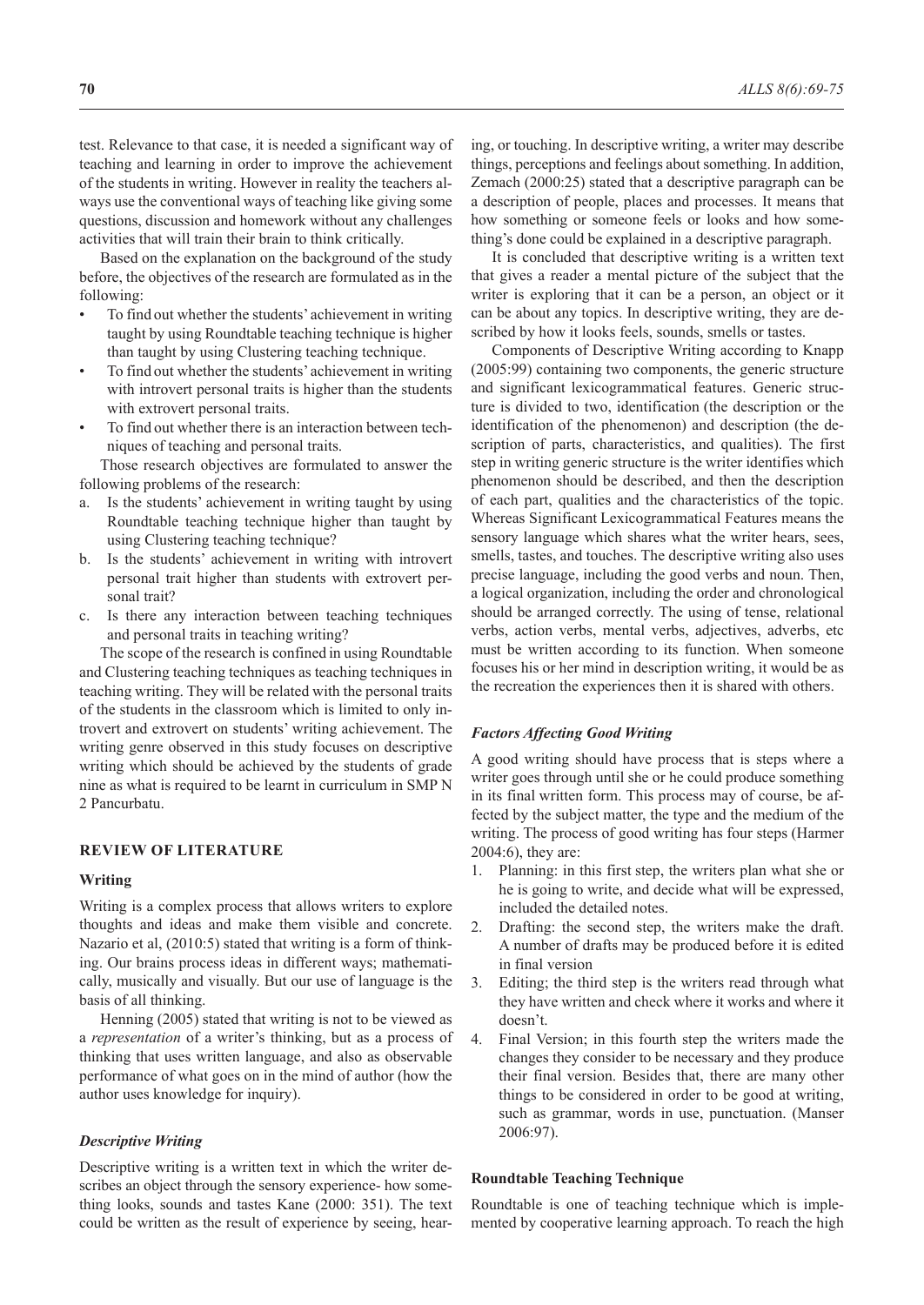quality group work all the members of group must be cooperative as the social skills should be developed. Roundtable is a technique which can be used for brainstorming, reviewing, or practicing skill while also serving as a team builder.

Ekap (2010) noted that Roundtable teaching technique is a technique requires a group or team working in the teaching learning process which requires all the members of group have to be ready to explain their group's answer(s). It means that the answers are produced by the togetherness of the group. While the students give the response, they help their group and group mates indirectly. It can concluded that Roundtable teaching technique is a technique of brainstorming, reviewing or practicing skill in writing which is used to stimulate creativity and deeper thinking as the value of multiple view points and ideas as the result working in team.

In Roundtable teaching technique, all the group member's ideas are used to elaborate, explain, and as then argumentative reason in modifying and restructuring their own thinking and knowledge.

The advantages of using Roundtable teaching technique according to Inglehart et al., 2003:192), can be seen in the Table 2.1 below;

Most of the students face the difficulties in writing, especially in descriptive writing, so by using Roundtable teaching technique, as one of cooperative learning, must be very useful and helpful for the students. They may help each other and work together to produce a good descriptive writing.

### **Clustering Teaching Technique**

Clustering is the result of active design mind participation that brings to the writing process an awareness of having

grouped together, connected and related elements of an idea out of the infinite possibilities available to our brai Rico (2000:5) noted that when students express the ideas,

their paper might look something like the following Figure 1: From the model above, it can be seen that this writer had the most ideas about the first house the writer lived in as a child. When he thought more about his house, he remembered a stairway in the house and a mysterious lady at the top of it. The large number of circles in stairway means the large ideas about it, and it causes him or her to choose it as the topic of the writing.

The advantages of Clustering Teaching Technique are: (1)helps the writers to see and to make a connection of ideas, to develop those ideas and to trace through the writer's mind until in some points arrive in certain concept. (2) Helps students in gathering and developing ideas, and writing down in a certain concept.

Clustering Teaching Technique is a powerful tool or technique that helps writers to arrange, generate and develop the writers' ideas in order to product a good writing. Rico (2000) stated that Clustering Teaching Technique is a technique for by passing the writer's logical, orderly sign-mind consciousness to touch the mental life of day dream, random thought, image and sensation.

### **Personal Traits**

Deary (2009: 94) stated that a trait is functionally independent of its origins. Deary then explains that "personal trait is a conceptual attribute, or definition of the reactive nature of the individual. Personality also includes aspects that are concealed from yourself, or unconscious, as well as that are conscious and well within your awareness.

**Table 2.1.** The Advantages of using Roundtable teaching technique

| Primarily<br>cognitive               | The students are able to understand and be aware how others write and learn. Their perception,<br>reasoning and judgment about the subject matter could be shared each other.                          |
|--------------------------------------|--------------------------------------------------------------------------------------------------------------------------------------------------------------------------------------------------------|
| Primarilys<br>substantive            | The students are able to advance their understanding of the subject matter.                                                                                                                            |
| Primarily<br>emotional/psychological | The students' mental or emotional are enhanced, because they get to know each other better,<br>and overcome the problem of disagreements. Besides, they may support each other by working<br>together. |



**Figure 1.** Model of Clustering by Rico (2000)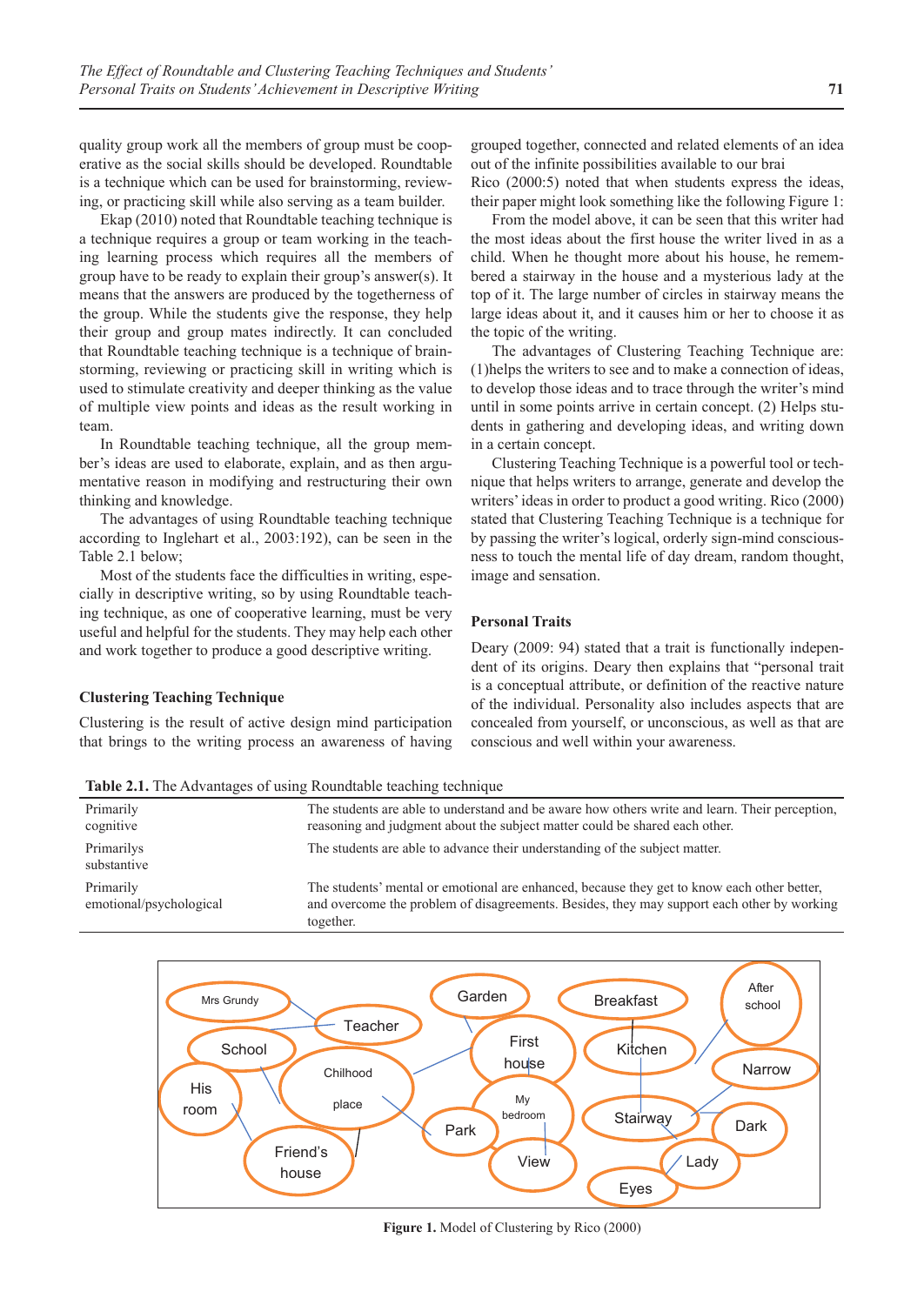Personal traits is the characteristic includes virtually everything about person – mental, emotional, which is stable over time and are different among people, that influence one's behavior that torn by conflicting wishes and goals, and has the components of ego and super ego.

#### *Introvert*

Brown (2007: 167) stated that "introvert can have an inner strength of character that extrovert do not have". Introversion defined as the state of tendency one's own mental life in being wholly or predominantly.

Introversion, on character that extroverts do not have the other hand, is the extent to which a person derives a sense of wholeness and fulfillment apart from reflection of this self from other people.

#### *Extrovert*

Extrovert is the extent to which a person has a deep-seated need to receive ago enhancement, self-esteem and a sense of wholeness from other people as opposed to receiving that affirmation within oneself (Brown 2007: 166). When a person has the ability to turn the energies and interests of the mind toward things, events and people around us, they are classified in to extraversion or extroversion

Extroverts tend to demand the attention and do not have the high tendency in arousal. These kinds of person prefer to do the work in-group rather than individual.

### *The difference between introvert and extrovert*

Introverts and extroverts are differentiated by the former more interested in what is happening in surrounding. Introverts seldom like anyone invading it and seek their own personal space whereas extroverts tend to welcome anyone with smile on their face and more into socializing. Usually, extroverts have more friends than introverts because introverts don't even like unexpected guests.

Naik (2010) and Laney (2002) stated that introverts have inside motivation and very quiet people, they are systematic and tend to avoid risks. They like to write and read rather than to talk and show up. Their habitual provides them much time in writing than talking. Furthermore, Richard and Schmidt (2002) report that an introvert likes to listen, think, stay with their ideas, and does not like to share with their friends in the classroom. That's why they prefer to do their work individually rather than in group. Consequently, an extrovert is the opposite of introvert in terms of their way of learning and also their personality in their daily life.

Extrovert usually makes more mistakes in compound cognitive tasks such as writing, while introverts are more careful even though they do it slowly. Introverts really avoid the punishment, so they are more cautious and more carefully.

### **Relevant Studies**

There are some researches who had done a research about Roundtable Teaching Technique, Clustering Teaching Technique and personality. First, Styati (2010) did a research about clustering teaching technique to descriptive writing. The research was carried out at IKIP PGRI Madiun from March to July 2010. It was an experimental research and the result of the study leads to the conclusion that the students who are taught by using clustering teaching technique has better writing ability than those who are taught using direct instruction. In other word, it is more effective to use of Clustering Teaching Technique during teaching learning process than direct instruction.

Second, Ratnawati (2011) who did a research about roundtable teaching technique to teach hortatory exposition. She found that the use of roundtable teaching technique can affect the students' writing ability. The third is Handayani (2012) who had made a research in SMA N 1 Ngaglik, Sleman in the academic year 2011/2012 about Roundtable Teaching Technique in learning descriptive writing. She found that the students' who are taught using Roundtable Teaching Technique have better writing skill than those who are taught using direct instruction. In other words, the use of Roundtable Teaching Technique is more effective than direct instruction. Therefore, it is interesting and exciting when this research is attempted to combine both teaching techniques with students' personality.

| <b>Functions</b> | Extrovert                                                                                                                                  | Introvert                                                                                                                                                                                                       |
|------------------|--------------------------------------------------------------------------------------------------------------------------------------------|-----------------------------------------------------------------------------------------------------------------------------------------------------------------------------------------------------------------|
| Thinking         | Interpreting and understanding the external world<br>aspects. The suitable job may be a scientist or public<br>prosecutor.                 | Interpreting and understanding their own ideas.<br>The suitable job may be a philosopher, a theorist or<br>absent-minded professor                                                                              |
| Feeling          | The judgments are influenced by the external standards.<br>Their characters are conservative, emotional, flighty,<br>trendy and changeable | The judgments are not influenced by the external<br>standards but based on own standards. Usually their<br>views are not in line with public opinion. Their characters<br>are reserved, cold, and unchangeable. |
| Sensation        | Interested in interacting with the external world.<br>Emphasizing introversion and intuition unconsciously                                 | Interested in enjoying own inner self. Emphasizing<br>introversion and intuition unconsciously                                                                                                                  |
| Intuition        | Finding the chances in the external world. They are<br>suitable as speculator or entrepreneur.                                             | Finding the chances within own inner self. They are<br>suitable as a mystical dreamer, self-styled prophet, or<br>'misunderstood experts'                                                                       |

**Table 2.2.** The difference between Introvert and Extrovert by Ewen (2003)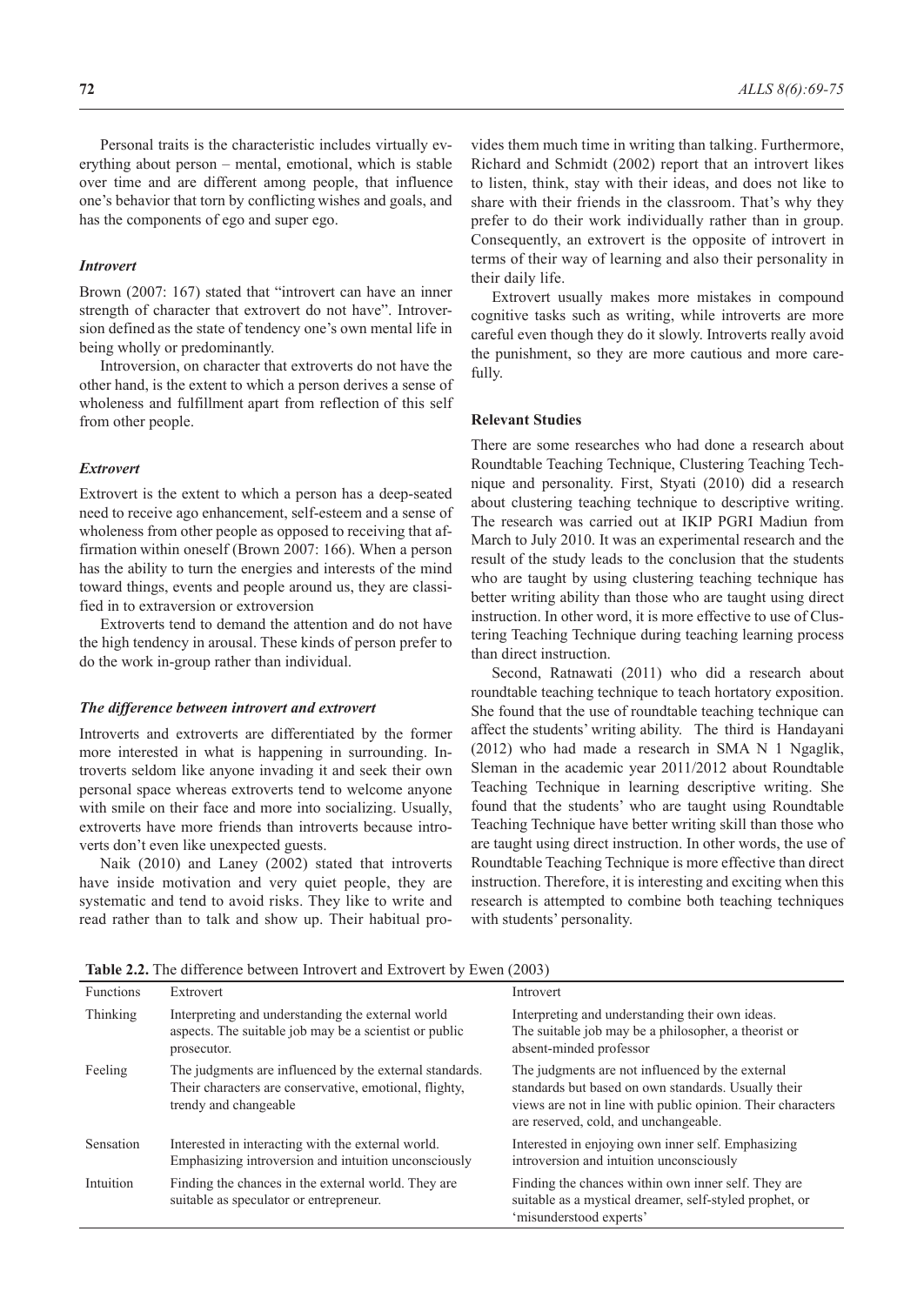### **RESEARCH METHODOLOGY**

#### **Research Design**

This research was carried out by applying a quantitative approach with an experimental design. The design used in this study was 2 x 2 factorial one since it observes more than one variable. In this research, there are two independent variable: the first independent variable was teaching techniques, which are two kinds: Roundtable and Clustering teaching techniques as a Cooperative Learning, and the second independent variable was personal traits, they are extrovert and introvert. While dependent variable was the students' achievement in writing. Thus, the research design is two- way ANOVA (Analysis of Variance).

### **Population and Sample**

The population of this research was all grades nine in SMP N 2 Pancurbatu consisting seven classes. Each class consists of 40 students; it means that 280 students were used as the population of this research. The sample was chosen by using cluster random sampling, because they were classes not the students. IX 1 consists of 40 students was used as the experimental group so that it was taught by Roundtable teaching technique, Meanwhile, IX 2 containing 40 students was used as the control group so that it was taught by Clustering teaching technique. Therefore, the total number of the students as the sample of this research was 80 students.

### **Experimental Procedures**

The students are in the same school, grade and range of age. They also have the same length of time for the treatment

that was 2 x 45 minutes. The treatment was conducted in twelve meetings. The test was given twice; the first test is the questionnaire of personal traits that have been administered before and after treatments. It is ensured that the students do not know that they were treated in an experiment. The two groups were given the same materials, which were taught by different teaching techniques. The first group was taught by Roundtable teaching technique and the second one by Clustering teaching technique.

#### **RESULT AND FINDINGS**

#### **Testing Hypothesis**

The hypothesis of this research is verified by two-way analysis of variance (ANOVA) with factorial design. Thus the data description is seen as this following Table 3.1.

This data description with factorial design is used for further calculation of two way ANOVA and that the result is as the following Table 3.2.

This data description with factorial design is used for further calculation of two-way ANOVA.

### **The Effect of Teaching Techniques on Students' Writing Achievement**

The calculation of the effect of Roundtable and Clustering teaching technique is as follows in Table 3.3.

Regardless of students' personal trait, students who were taught writing by using Roundtable teaching technique, 77,98±5,89, had higher score compared to the students who were taught by using Clustering teaching technique,

| <b>Personal Traits (A)</b> | <b>Teaching Techniques (B)</b> |                 | <b>TOTAL</b>     |
|----------------------------|--------------------------------|-----------------|------------------|
|                            | <b>Roundtable (B1)</b>         | Clustering (B2) |                  |
| Introvert $(A1)$           | $N Y=26$                       | $N Y=18$        | $N Y = 44$       |
|                            | $\Sigma$ Y=1931                | $\Sigma$ Y=1265 | $\Sigma$ Y=3196  |
|                            | $y=287,12$                     | $Y = 237,61$    | $Y = 524,73$     |
| Extrovert (A2)             | $N Y=14$                       | $N Y=22$        | $N Y=36$         |
|                            | $\Sigma = 977$                 | $\Sigma = 1565$ | $\Sigma$ Y=25442 |
|                            | $Y = 236,36$                   | $Y = 498,59$    | $Y=734,95$       |
| Total                      | $N Y=40$                       | $N Y=40$        | $N Y=80$         |
|                            | $\Sigma$ Y=2908                | $\Sigma$ Y=2830 | $\Sigma$ Y=5738  |
|                            | $Y = 523,47$                   | $Y=736,20$      | $Y=1259,67$      |

This data description with factorial design is used for further calculation of two way ANOVA

| <b>Table 3.2.</b> The calculation of the Two-Way ANOVA |  |  |  |
|--------------------------------------------------------|--|--|--|
|                                                        |  |  |  |

| <b>Score of Variance</b> | JK      | Df | <b>RJK</b>               | <b>F</b> observed        | Ftable= $F\ 0.05:1:76$ | <b>Description</b> |
|--------------------------|---------|----|--------------------------|--------------------------|------------------------|--------------------|
| Personal Traits (A)      | 76.05   |    | 76,05                    | 4,59                     |                        | Significant        |
| Teaching Techniques (B)  | 81,21   |    | 81.21                    | 4,90                     |                        | Significant        |
| Interaction of AB        | 109.01  |    | 109.01                   | 6,58                     | 3,97                   | Significant        |
| Error                    | 1260    | 76 | 16.57                    | $\overline{\phantom{0}}$ |                        | Significant        |
| Total                    | 1525.95 | 79 | $\overline{\phantom{0}}$ | $\overline{\phantom{0}}$ |                        |                    |

This data description with factorial design is used for further calculation of two-way ANOVA.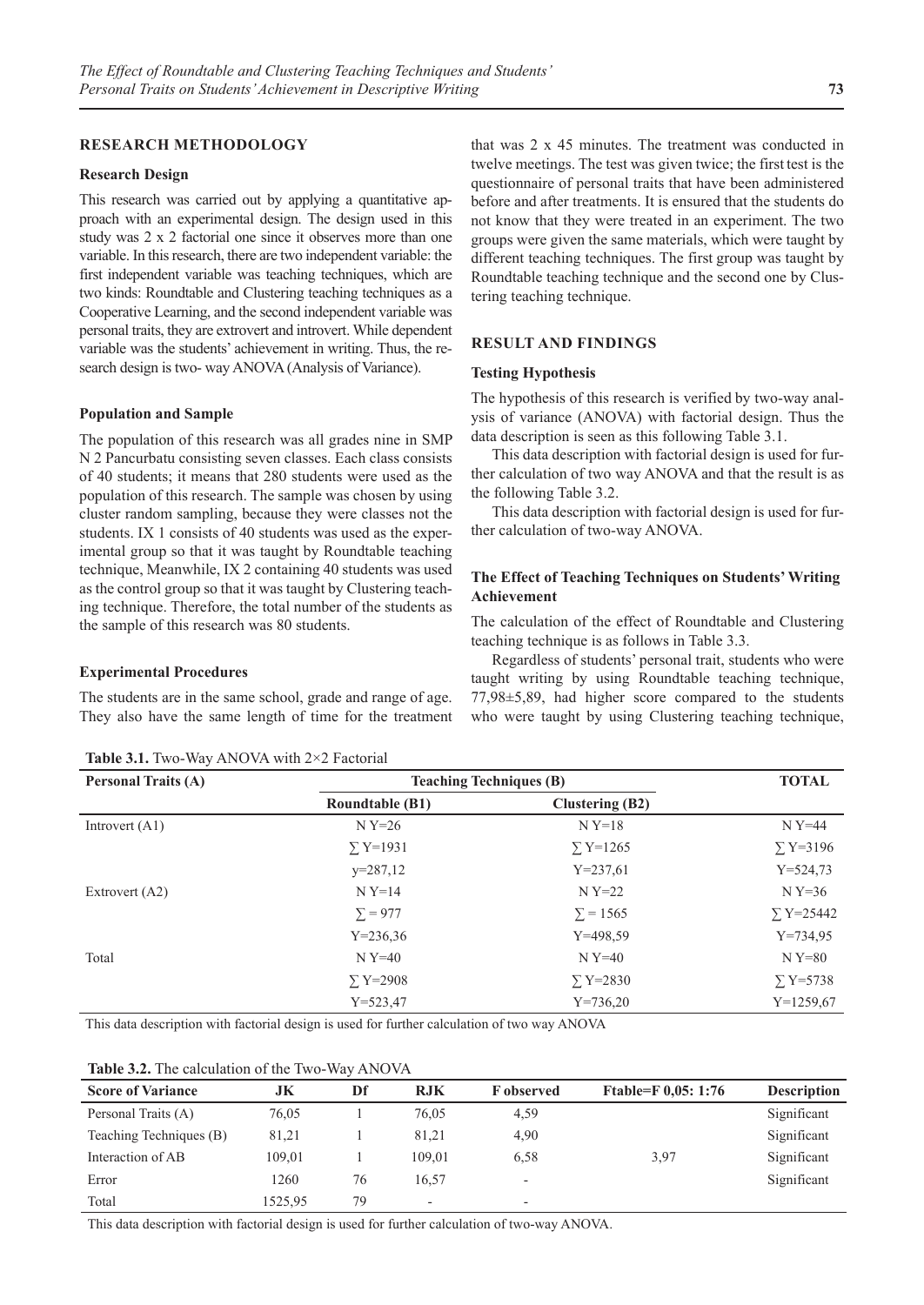72,95±6,66. In addition, the result of ANOVA test shows that Fobserved>Ftable in which the Fobserved is 4,59 and Ftable is 3,97. Therefore, the null hypothesis was rejected. Thus, student gained 6,85 % more score when taught by using Roundtable teaching technique to students using Clustering teaching technique. As a result, the students' achievement in descriptive writing taught by Roundtable teaching technique is higher than taught by Clustering teaching technique is true.

### **The Effect of Personal Traits on Students' Writing Achievement**

The calculation of the effect of Introvert and Extrovert students on Students' writing achievement is as follows in Table 3.4.

Writing Achievement of students with introvert personal trait, 73.600±12.68, had higher score compared to student's writing achievement with extrovert personal trait, 66.28±10, 87. The test was needed to strengthen the interaction from each combination between teaching techniques and students' personal traits. The test done here is Tuckey-test. The result of the test is concluded as follows:

1. The mean of students with introvert personal trait taught by using Roundtable teaching technique is higher than

**Table 3.3.** The calculation of the effect of Roundtable and Clustering teaching technique

| Data                  | Roundtable                | <b>Clustering</b>         |
|-----------------------|---------------------------|---------------------------|
|                       | <b>Teaching Technique</b> | <b>Teaching Technique</b> |
| N                     | 40                        | 40                        |
| Maximum               | 88                        | 85                        |
| Minimum               | 70                        | 65                        |
| Range ®               | 18                        | 20                        |
| Mean                  | 77,98                     | 72,95                     |
| Median                | 80,00                     | 73,00                     |
| Mode                  | 74,00                     | 69,00                     |
| Variance              | 34,64                     | 44,31                     |
| Standard<br>Deviation | 5,89                      | 6,66                      |

| <b>Table 3.4.</b> Table The calculation of the effect of Introvert |
|--------------------------------------------------------------------|
| and Extrovert students on Students' writing                        |

| Data                      | <b>Introvert</b> (A1) | <b>Extrovert</b> (A2) |
|---------------------------|-----------------------|-----------------------|
| N                         | 40                    | 40                    |
| Maximum                   | 88                    | 78                    |
| Minimum                   | 40                    | 48                    |
| Range ®                   | 48                    | 30                    |
| Mean                      | 73,60                 | 66,28                 |
| Median                    | 78,00                 | 64,00                 |
| Mode                      | 78,00                 | 76,00                 |
| Variance                  | 160,86                | 118,26                |
| <b>Standard Deviation</b> | 12,68                 | 10,87                 |

the mean of students with extrovert personal trait taught by using Roundtable teaching technique;

- 2. The mean of students with introvert personal traits taught by using Roundtable teaching technique is higher than the mean of students with introvert personal trait taught by using Clustering teaching technique;
- 3. The mean of students with extrovert personal trait taught by using Clustering teaching technique is higher than the students with introvert personal trait taught by using Clustering teaching technique.
- 4. The mean of students with extrovert personal trait taught by using Roundtable teaching technique is higher than the mean of students with introvert personal trait taught by using Clustering teaching technique;
- 5. The mean of students with extrovert personal trait taught by using Clustering teaching technique is higher than the mean of students with extrovert personal trait taught by using Roundtable teaching technique. Findings

In findings of this study indicate that introvert students are better in their achievement in descriptive writing that is shown by total mean of both personal traits on the average. In addition, the data analysis shows that students with introvert personal trait have higher achievement than students with extrovert personal trait. It means that students with introvert personal trait have higher achievement in descriptive writing than those students with extrovert personal trait.

### **CONCLUSION AND SUGGESTION**

### **Conclusion**

Based on the data analysis and the research findings, it is concluded that:

- 1. Students' achievement in descriptive writing by using Roundtable teaching technique is higher than that taught by using Clustering teaching technique.
- 2. The introvert of students have higher achievement than students extrovert personal traits;
- 3. There is significant interaction between teaching techniques and personal traits on students' achievement in descriptive writing. On the other words, it can be said that the students' achievement in descriptive writing is influence by the teaching techniques and students' personal traits.

## **Suggestions**

There are some suggestions related to the conclusions at the previous page. They are:

- It is suggested for the teachers to use Roundtable and Clustering teaching techniques since these two teaching techniques are able to improve students' achievement in descriptive writing.
- It is suggested for the teachers to use Roundtable teaching technique for a classroom dominated by students with introvert personal traits.
- Teacher should realized that the students' characteristics such as their personal traits before choosing the teaching techniques.